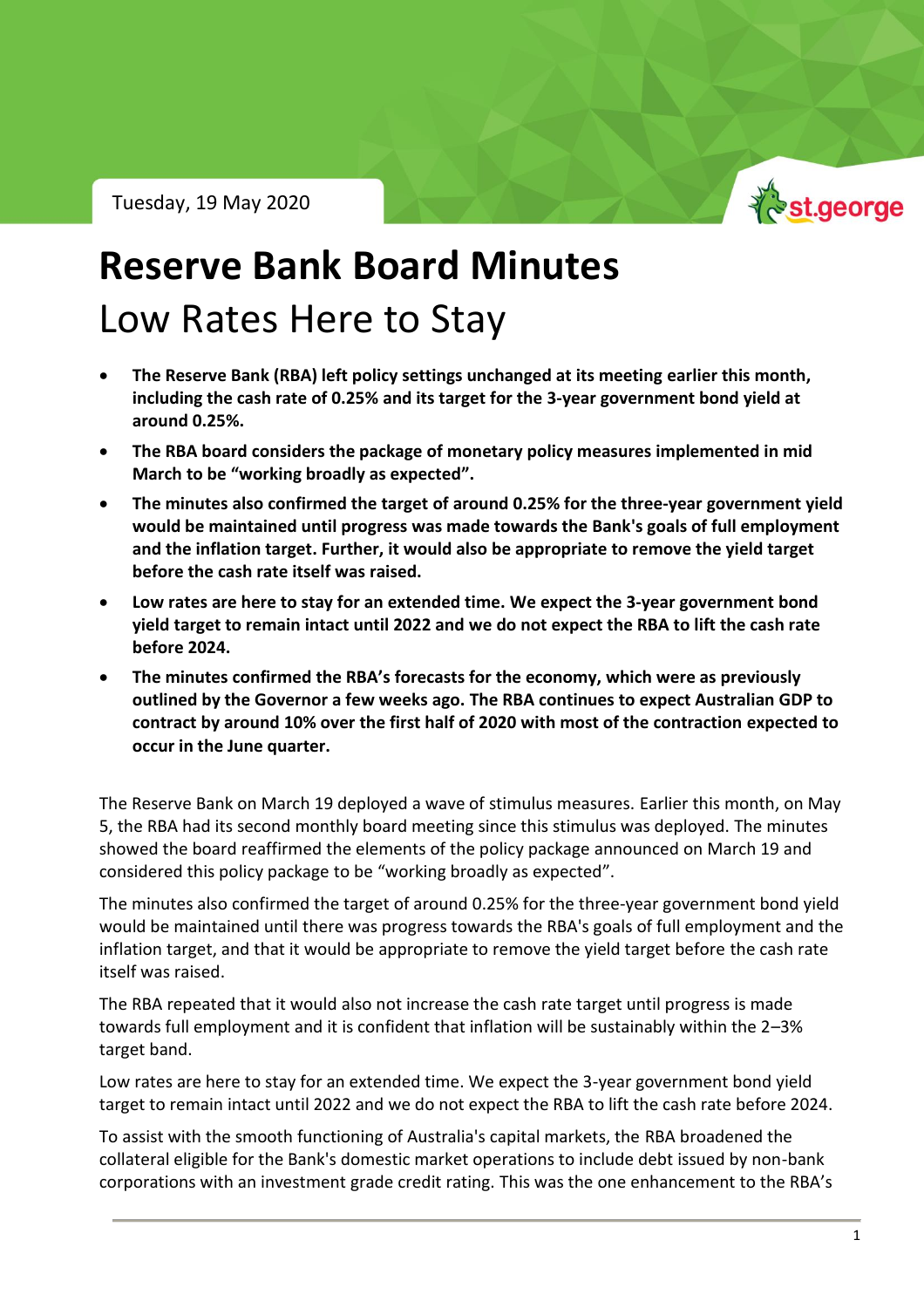#### policy measures..

These minutes provide a more detailed discussion of the meeting but also follow the very detailed and comprehensive quarterly Statement on Monetary Policy. Therefore, the importance of these minutes to financial markets is diminished today.

#### **Global Economy**

Beginning with the global economy, the RBA board expects economies to begin to recover in the second half of this year, but they noted that "lingering concerns about the virus, including over possible renewed outbreaks" could continue to weigh on spending decisions.

In the major advanced economies, GDP was expected to contract from peak to trough by between 10-15% because of lockdowns and other restrictions on activity with much of the contraction likely in the June quarter.

The Chinese economy had contracted by almost 10% in the March quarter. While some parts of the economy had already begun to recover in the month of March as restrictions were eased, RBA board members noted that the improvement had been uneven.

#### **Australian Economic Growth**

The RBA board highlighted that the Australian economy had been severely affected by the imposition of measures to contain the outbreak of COVID-19. The RBA continues to expect Australian GDP to contract by around 10% over the first half of 2020 with most of the contraction to occur in the June quarter.

RBA board members noted that the nature of the contraction and the expected recovery was unprecedented because they were driven by public health measures, rather than induced by economic or financial factors.

#### **Consumer Spending**

The minutes referred to the strong, record gain in retail spending values in March, driven by households preparing for social distancing and potential supply-chain disruptions by stocking up on essential items, as well as goods related to exercise and working from home. However, it was flagged that estimates from retailers in the RBA's business liaison program point to a decline in retailing in April.

The RBA reiterated that it expects household consumption to fall by around 15% over the first half of this year. As restrictions are lifted, the effects of lower employment, incomes and wealth would become relatively more important for the consumption outlook.

#### **Housing**

On the housing outlook, turnover had been significantly reduced in the established housing market. Members noted that concerns that construction activity could be severely affected in the near term by supply-chain disruptions and health-related site closures had not been realised. However, contacts in the RBA liaison program had reported that demand for both new and established housing had fallen.

Lower incomes and confidence, as well as lower expected population growth, were expected to affect demand for new housing for an extended period.

#### **Business Spending**

The minutes also discussed how businesses were grappling with deteriorating economic conditions and low confidence about future demand. Indeed, many liaison contacts of the RBA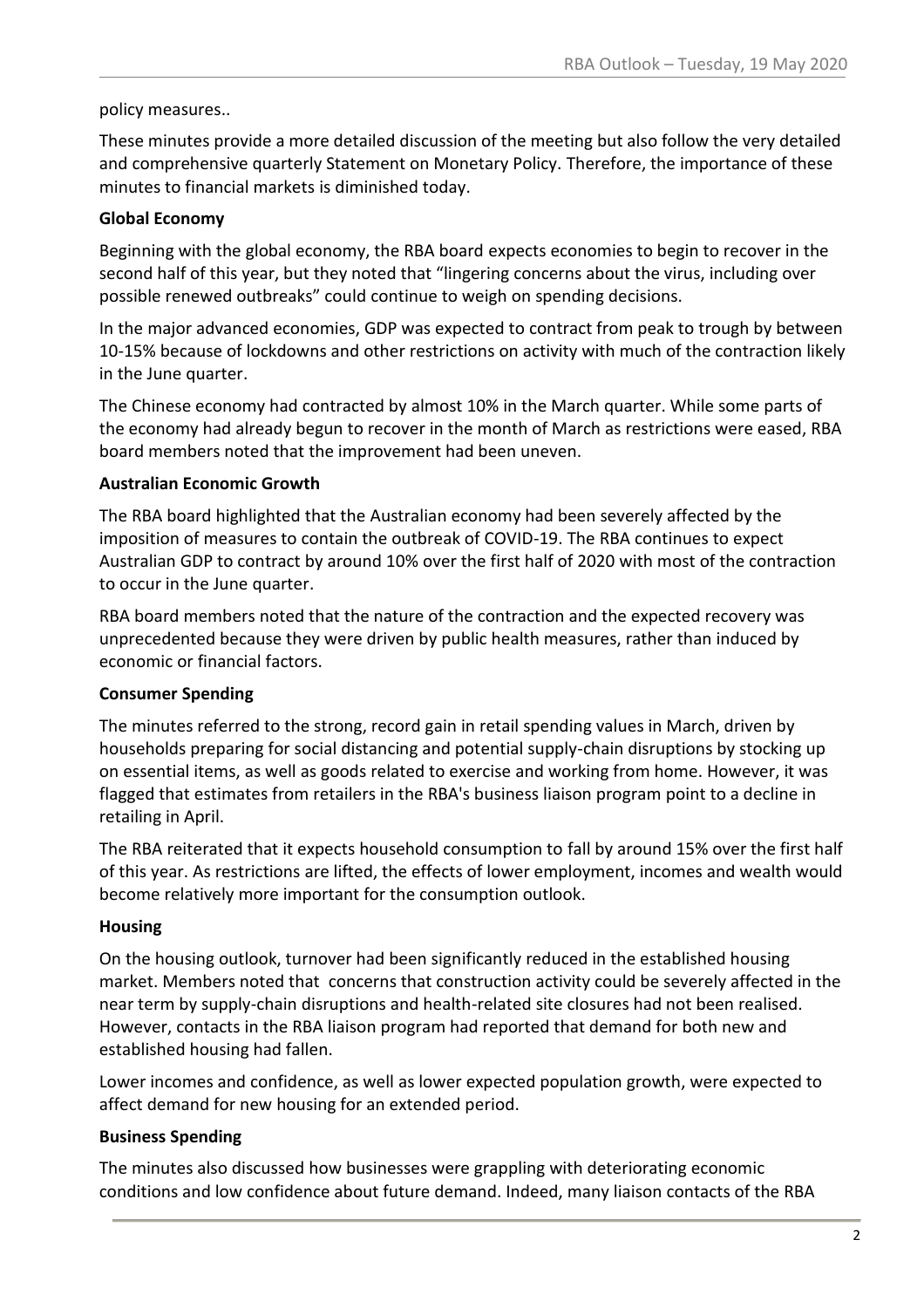had reported that they were taking steps to preserve cash flow, including deferring non-essential investment. Non-mining business investment was therefore expected to decline significantly.

The board also discussed possible changes in the pattern of activity after the recovery and how it would impact investment. Examples included the potential for significant changes in demand for office space if more people worked from home on a regular basis, and a continuing shift of retail activity away from bricks-and-mortar stores if retailers expand their online operations.

#### **Jobs**

This meeting preceded the official labour force survey data for April published last week. The RBA's preferred gauge of the health of the labour market in this crisis is the total hours worked measure. The RBA notes that some of the labour market adjustment had occurred through lower average hours worked by those remaining in employment rather than through job losses. Information from the business liaison program suggested that many firms had asked staff to take paid leave or work shorter hours. These weak labour market conditions were in turn expected to result in slower wages growth; wage freezes were likely to become more common, and there had already been isolated reports in liaison of wage cuts.

The RBA still anticipates the peak-to-trough decline in total hours worked to be around 20%, which is expected to be larger than the decline in output, partly because many of the most-affected activities were highly labour-intensive. The RBA forecasts the unemployment rate to peak at around 10% in this June quarter.

#### **Inflation**

On inflation, COVID-19 is expected to have a very large effect on prices in the June quarter. Headline CPI was expected to fall by around 2¼% in the June quarter, driven by the decline in petrol prices and the removal of childcare fees.

#### **Recovery Scenarios**

The RBA board noted that beyond the first half of 2020, the outlook for the domestic economy would depend on how long restrictions on economic activity were in place and how long uncertainty and diminished confidence weighed on the spending, hiring and investment plans of households and businesses. Given these uncertainties, members considered three plausible scenarios for the outlook.

The baseline scenario assumed that the process of relaxing social-distancing measures would continue over coming months, but that restrictions on large gatherings and national border controls would remain in place until towards the end of the year. Under the baseline scenario, the economy was expected to begin recovering gradually over the second half of 2020. However, the level of output was expected to remain lower – and the unemployment rate higher – at the end of the forecast period than had been projected in February.

More optimistic and pessimistic scenarios were also considered but the RBA appears to remain comfortable with its baseline scenario.

In the various scenarios for the Australian economy considered, the labour market was expected to have ongoing spare capacity and inflation to be below 2% over the following few years.

#### **Financial Markets**

The functioning of financial markets had improved over the prior month, although conditions had not completely normalised. Credit markets had progressively opened to more firms and long-term bond yields remained at historically low levels.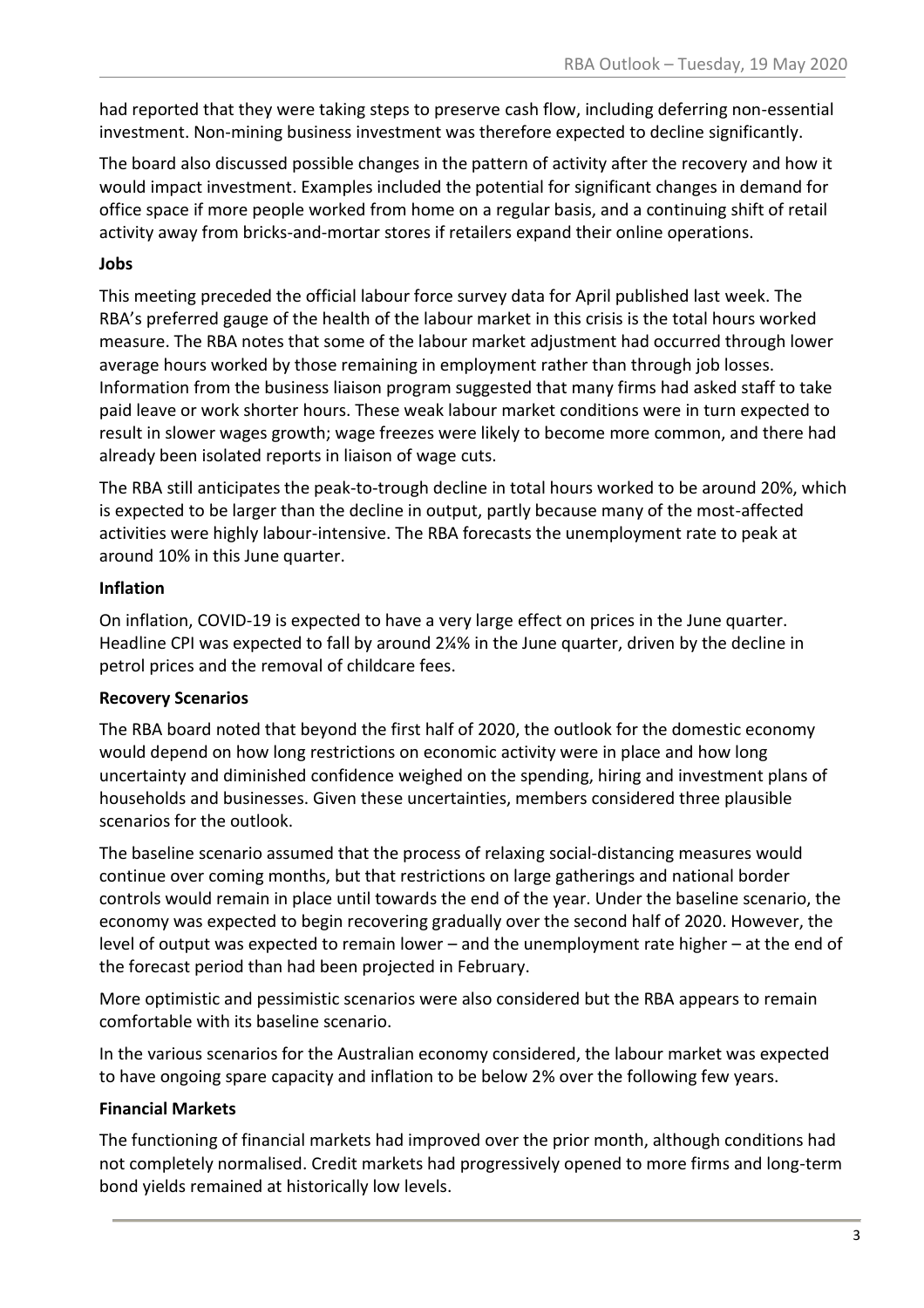RBA members noted that, in response to the large amount of liquidity in the banking system, Exchange Settlement balances held by banks were high, reducing banks' need to borrow from each other in the overnight market. Consequently, the cash rate had drifted a little lower to be around 14 basis points (or 0.14%), where market participants expected it to remain for some time.

The package of monetary policy measures had also contributed to a further decline in bank funding costs.

### **Financial Stability**

The board considered the resilience of Australian households in the current downturn. They noted around one-third of households with mortgages had prepayment buffers of three years or more. But a smaller share had no mortgage prepayment buffer and these households were more susceptible to financial stress. Housing loan arrears were likely to increase, but the extent would depend on the severity of the economic contraction and the associated increase in unemployment. Loan payment deferrals would reduce the increase in arrears rates for at least the following six months.

Members discussed vulnerabilities associated with commercial property, particularly for office and retail property. A large amount of new office space was expected to be completed in Sydney and Melbourne in 2020. Members noted that demand was not expected to keep pace with stronger supply in the near term and therefore it was likely that vacancy rates would rise, and office rents would fall. Rising vacancies and reduced rent would be likely to lead to lower valuations, which would pose challenges for leveraged property investors and developers. Retail property was already experiencing rising vacancies and falling capital values prior to the current downturn. The effect of the social distancing measures on retail businesses was likely to exacerbate these problems.

> **Besa Deda, Chief Economist** Ph: 02-8254-3251